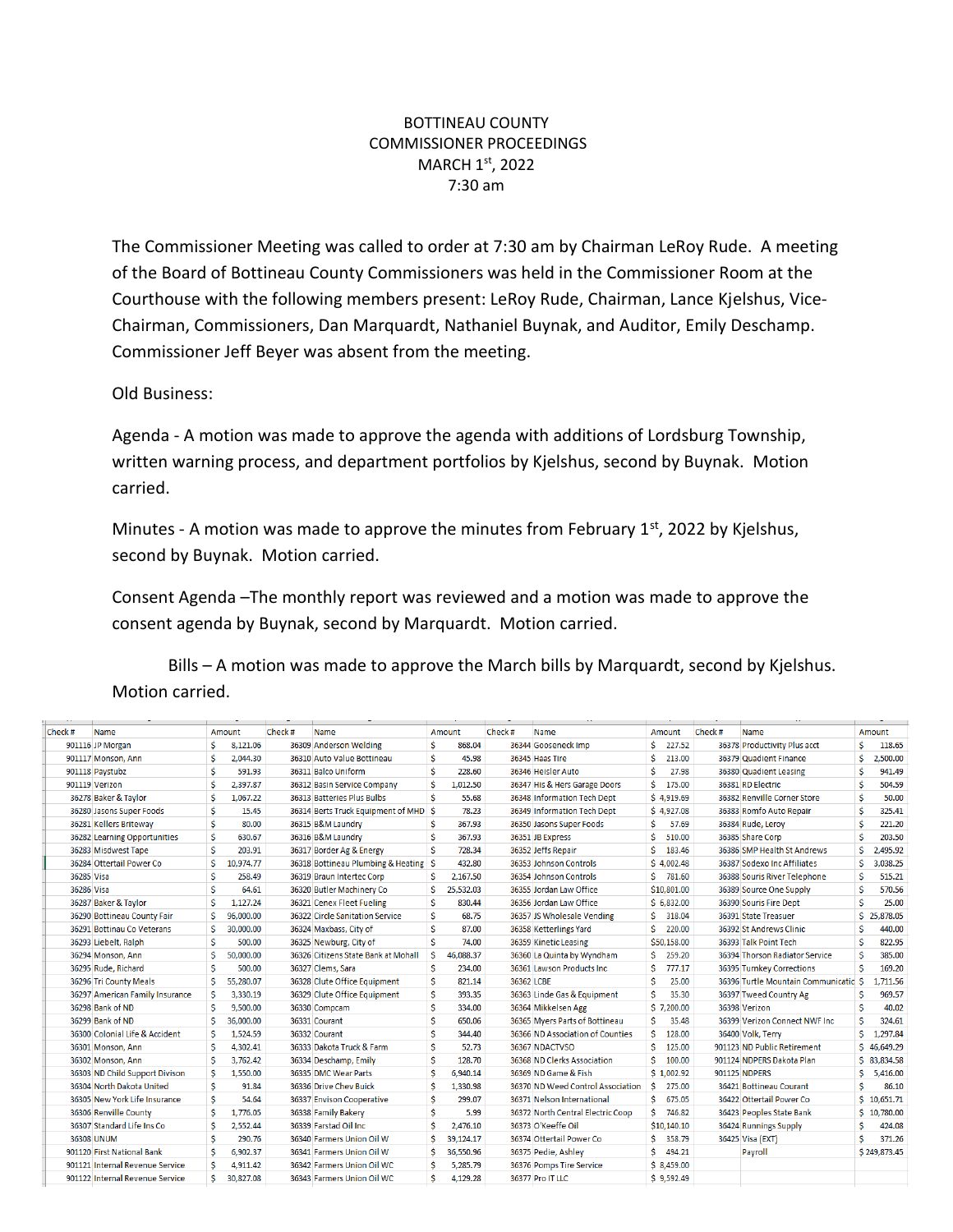New Business:

Tony Kaufmann, Community Service Coordinator, met with the board to update them on his office activity.

Emily notified the board that the Bottineau County Park Board was approved for a dock at Carbury Dam boat ramp and public use area. The County is responsible for 25% match in the amount of \$1,002.92 to the North Dakota Game and Fish. A motion was made to pay the \$1,002.92 to the North Dakota Game and Fish for the dock at Carbury Dam by Marquardt, second by Buynak. Roll call vote unanimous. Motion carried.

Discussion was held regarding options for Clerk of Court services and a motion was made enter into a funding agreement with the State for the 2023-2025 biennium to receive reimbursement for providing Clerk of Court Services by Kjelshus, second by Marquardt. Roll call vote unanimous. Motion carried.

Emily notified the board of the transitions that the two Bank of North Dakota Loans the county has will be taking as of March 1<sup>st</sup>, 2022. The change is going to be from a 30-day LIBOR to onemonth Federal Home Loan of DeMoines Fixed Advance Rate and Update Margin over Index from 1.50% to 1.30%. The current rates of the counties certificates and the frequency of the rate changes will remain unchanged. A motion was made to sign the Change in Terms Agreement for the Bank of North Dakota by Kjelshus, second by Buynak. Roll call vote unanimous, Motion carried.

Emily notified the board of the Report of Recommendation that was received from the North Dakota Insurance Reserve Fund.

Kent Indvik and Seth Demontigny, Wold Engineering, gave an update on the County projects –

-Project BRO-005(059)-Box Culvert project at Souris and Willow City. This project was bid on February  $11^{th}$ , 2022 and the low bid was \$1,442,728.05 by Farden Construction. A motion was made to sign the Resolution for Project BRO-005(059) for the bid in the amount of \$1,442,728.05 from Farden Construction by Kjelshus, second by Marquardt. Roll call vote unanimous. Motion carried.

-Project SC-0520(059)-Russell to Kramer paving project will be bid through the Department of Transportation on March 11<sup>th</sup>, 2022.

-Project CP-0520(022)-Maxbass to Russell Paving -Kent updated the board on the paving project. The project was awarded to Mayo Construction on February 1st, 2022.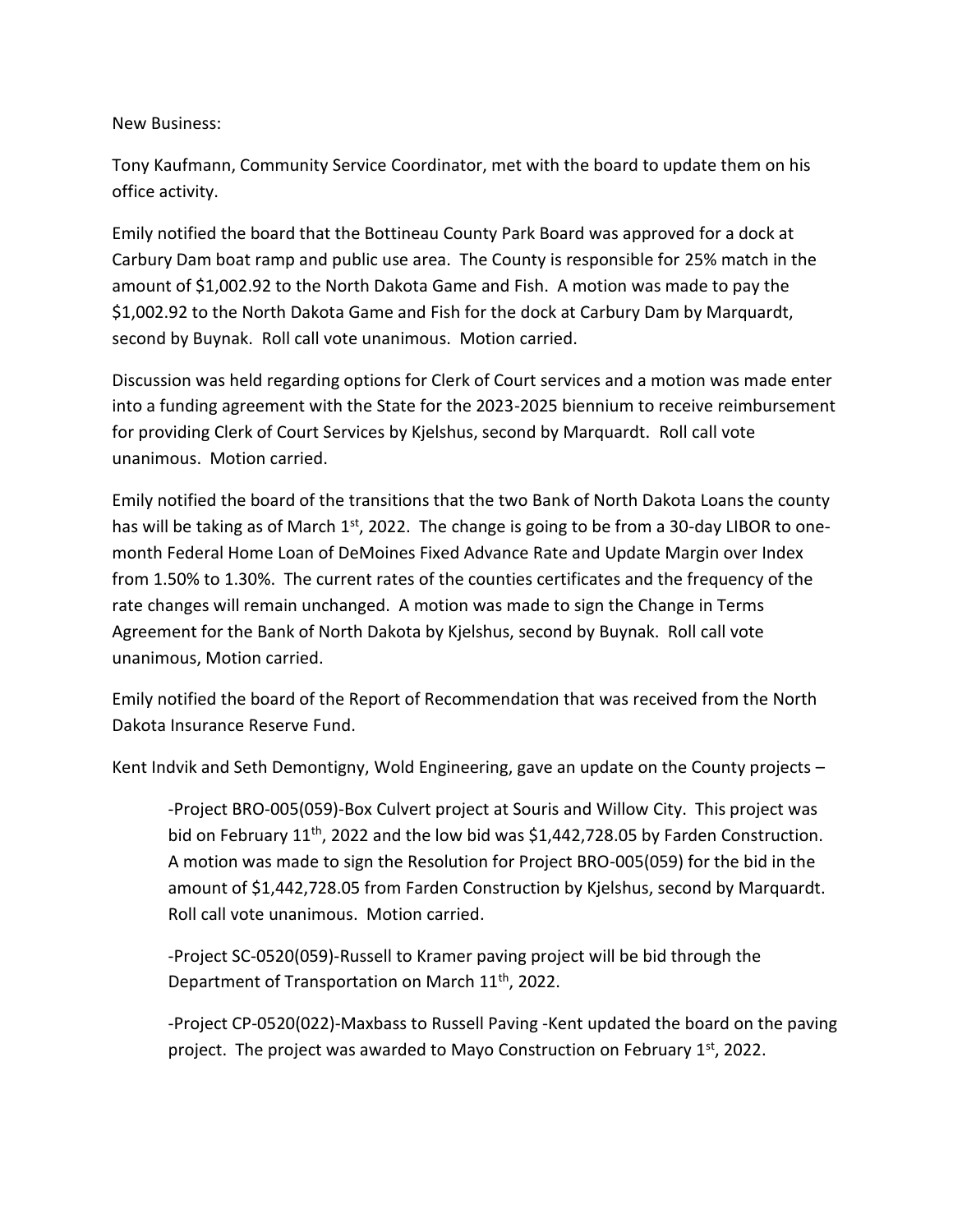A Notice of Award and Contract for Construction were presented to the board for Project CP-0520(022) from Mayo Construction in the amount of \$2,083,377.52. A motion was made sign the Notice of Award and Contract for Construction in the amount of \$2,083,377.52 for Mayo Construction by Kjelshus, second by Marquardt. Roll call vote unanimous. Motion carried.

 A pancake and sausage breakfast will be held at the Bottineau County Veterans Building in April for County Government month. The road crew will serve breakfast from 8:00 am to 11:00 am on Friday April 8th, 2022.

Ritchie Gimbel, Road Superintendent, met with the board to discuss the road department activities. Ritchie updated the board on the mediation that was held in Minot on February 17<sup>th</sup>, 2022. Ritch discussed the \$600,000.00 that the County received from the ARPA funds.

Tyler Berbue, Butler Machinery, met with the board to discuss the motor grader purchases for 2022 and 2023. A motion was made to move forward with the purchase of the 2022 motor graders with the contingency on when we receive the new machines by Marquardt, second by Buynak. Roll call vote unanimous. Motion carried.

Discussion was held about the contract that is between Lordsburg Township and Bottineau County for maintaining the roads in the Lordsburg Township.

Steve Watson, Sheriff, met with the board to give an update on the Sheriff's Department. Steve discussed with the board about the hiring process for deputies.

Emily presented the board with a quote from Dakota Fire Protection Inc. and Johnson Controls for the inspection of the fire sprinkler system for the Courthouse and Jail. A motion was made to accept the proposal from Dakota Fire for \$1,150.00 by Kjelshus, second by Buynak. Roll call vote unanimous. Motion carried.

Kristy Titus, Emergency Manager, met by phone with the board to discuss the Emergency Snow Declaration for Bottineau County that was implemented at the February 1st, 2022 meeting.

Ashley Pedie, Tax Director met with the board to discuss the Rezoning request from the ND Water Commission for two concrete pumping stations in the Bottineau and Souris area to support NAWS. The request is to rezone Outlot 16 of Section 1 162-76 from agricultural to commercial. A motion was made to rezone Outlot 16 of Section 1 162-76 from agricultural to commercial from the recommendation from the Zoning Board by Kjelshus, second by Marquardt. Roll call vote unanimous. Motion carried.

Emily presented the board with a Joint Powers Agreement that will be presented to the Bottineau School District allowing the Bottineau County Auditor's Office to complete the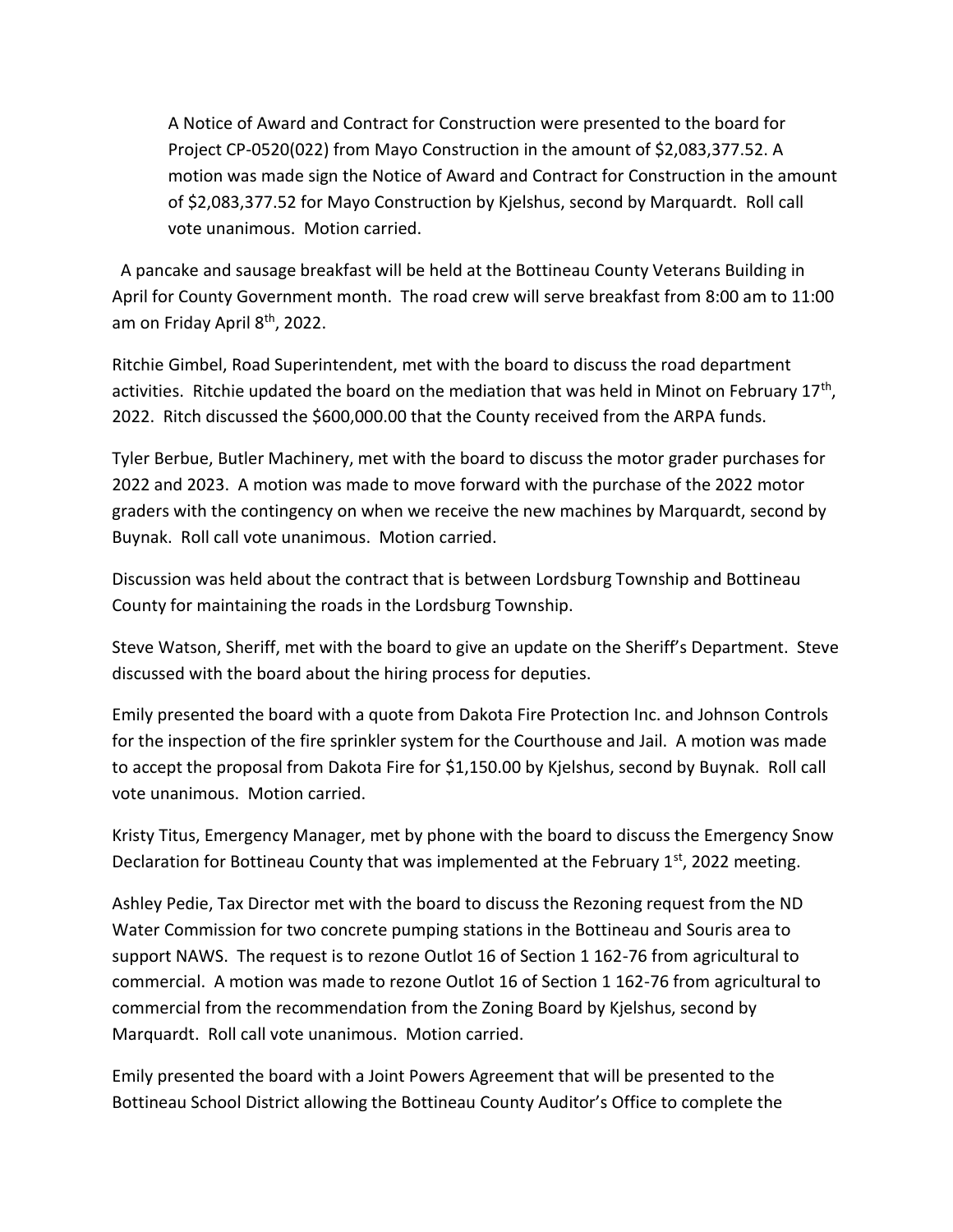election process for the Bottineau School District on election and non-election years. A motion was made to sign the Joint Powers Agreement with the Bottineau School District by Kjelshus, second by Buynak. Roll call vote unanimous. Motion carried.

Ann Monson, Treasurer, met with the board to discuss the purchasing of a School District layer to add to the current GIS system that the County has. A motion was made to add the school district, water district, and fire district layers to the GIS system in the amount of \$4,200.00 to come out of the General Fund by Kjelshus, second by Buynak. Roll call vote. Motion carried.

Commissioner Buynak discussed department portfolios for the departments within the county. A motion was made to move forward with the department portfolios by Buynak, second by Kjelshus. Roll call vote unanimous. Motion carried.

Department Head Meeting - Chairman Rude gave an update on the meeting and asked the department heads to give an update on their office activity. Discussion was held with the Department Heads about the Bottineau County Storm Policy that is currently in place which states that the Chairman of the Board, Auditor, and Sheriff will determine when building closure is required. A motion was made to update the storm policy to follow the school by Buynak, second by Kjelshus. Roll call vote unanimous. Motion carried. Discussion was held about inappropriate language within the offices and the Courthouse.

Emily discussed applying for the Energy Saving Grant for the updating of the lights to LED in the lobby and bathrooms on the first and second floor of the courthouse.

Commissioner Rude discussed the written warning process.

Tanya Weiler, Human Resource Consultant, phoned in with the board to discuss the sheriff office payroll. Tanya also discussed the written warning process with the board.

Tanner Hellenbrand, Matt Schimetz and Steve Watson with the Sheriff Office met with the board to discuss the purchasing of a drone for the County. The sheriff office presented the board with three estimates for drones. A motion was made to purchase the Autel EVO 2 Dual Enterprise drone if the ARPA funds are available for the purchase by Kjelshus, second by Marquardt. Roll call vote unanimous. Motion carried.

As there was no further business, a motion was made to adjourn the meeting at 12:53 pm by Marquardt, seconded by Kjelshus. Motion carried.

LeRoy Rude, Chairman

\_\_\_\_\_\_\_\_\_\_\_\_\_

\_\_\_\_\_\_\_\_\_\_\_\_\_